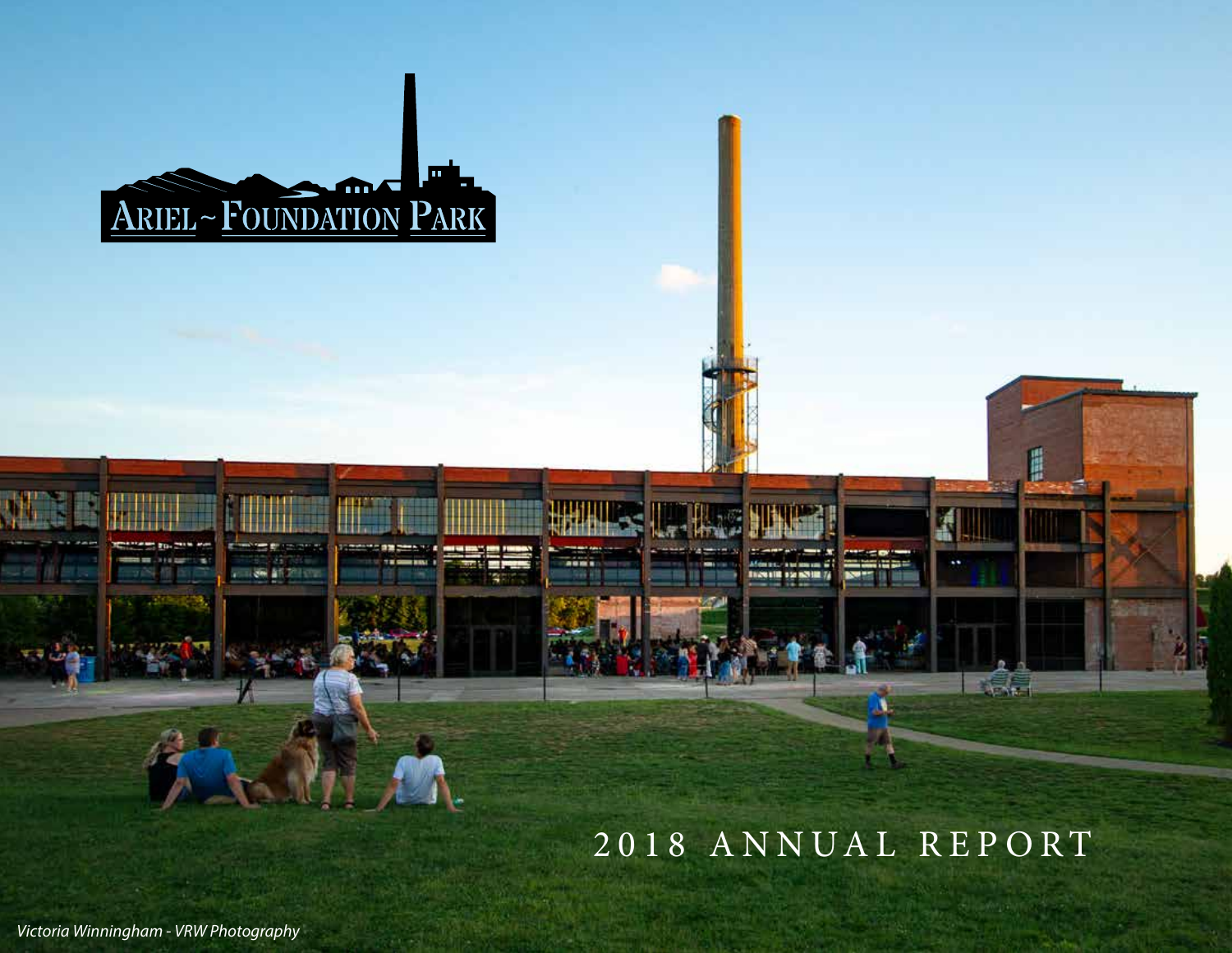

#### **Foundation Park Conservancy 2018 Board Members**

Kim Rose, President Michael Percy, Vice President Melanie Bolender, Secretary David Stuller, Treasurer Sam Barone David Carpenter Susan Kahrl Jan Reynolds/Jennifer Odenweller Matt Starr

#### **Ariel-Foundation Park Staff**

Mark Fritz, Director of Operations Jody Holland, Nature Programs Carrie Haver, Marketing Angie Wild, Reservations Jeff Boucher, Food/Beverage Skip Trask, Sound/Lights Tech Denny Ball, Events Megan Evans, Events Paul Highnam, Events Jennifer Highnam, Cleaning Zach Broeren, Assistant



## Our Mission & Vision

The mission of Foundation Park Conservancy is to be the main source of economic support for the preservation, development, programming, and promotion of Ariel-Foundation Park in collaboration with the City of Mount Vernon.

Ariel-Foundation Park will be a world class example of adaptive reuse that honors its industrial heritage and is the focal point for recreation, entertainment, and social interaction in Knox County.



## A Letter from the President

*SUCCESS is no accident. It is hard work, perseverance, learning, studying, sacrifice, and, most of all, love of what you are doing." -Pelé*

In its December board meeting, the Foundation Park Conservancy Board reviewed another busy year.

The Conservancy, along with representatives of the Shade Tree Commission, completed plans for the West Foundation Park gardens. A heritage apple tree from Johnny Appleseed was planted and preparation was made for seeding in the spring.

The Schnormeier Events Center project was nearly completed with the installation of the large garage doors. This will allow for expanded use of the facility and provide a more weather-secure venue for the growing number of concerts, weddings, receptions, and private events.

Ten sunset swings were installed and were quickly discovered with heavy evening use.

The grass planting and fertilization initiative resulted in a more lush walk through the park.

Park safety was improved with the installation of additional lights and cameras.

Thanks to Tom Rastin's generosity, the historic viaduct lighting project was completed with a grand lighting ceremony the night before Thanksgiving. This completes the tower and bridge lighting project. We are very pleased with the beauty of the light and very pleased with the amount of evenings the lights are dedicated.

Nine concerts were staged last year with an emphasis on quality of entertainment. We were very pleased with the result and the satisfaction of our audiences.

 The Fourth of July celebration was the largest ever as the community has accepted July 4th as its night to celebrate. The planning for this event is a challenge, but continues to improve each year as the crowds build.

We introduced some new events: Kids to Parks day, a heavily attended Halloween event, and an absolutely beautiful Carols & Candles holiday celebration.

This year, **Jan Reynolds** decided to join her husband Ken in retirement. Jan was a loyal and inspired board member. The Board will miss her inspiration and dedication. We welcomed Jen Odenweller, executive director of the Ariel Foundation, into this position and look forward to her contributions.

Ariel-Foundation Park becomes more beautiful every year and more noticed. Inquiries as far as Russia were received this year asking about how their community might build such a similar facility.

This report will provide the various facts and figures for the year. From the Board's perspective Ariel-Foundation Park continues to become accepted and used by the community which enhances the quality of life for everyone.

Your continued support of our community's gem is greatly appreciated!

*- Kim M. Rose, Foundation Park Conservancy President*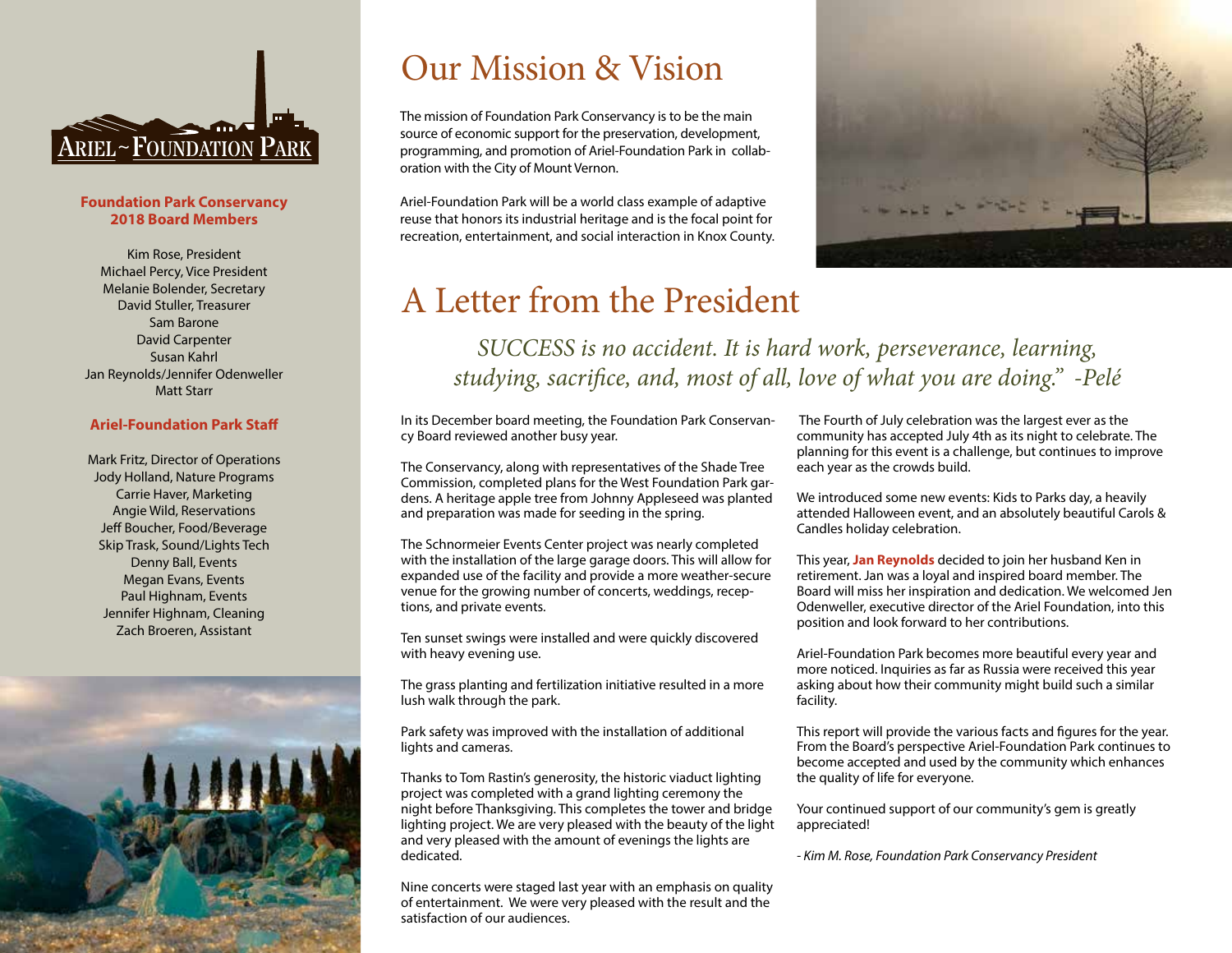# By the Numbers Overview

- Properties purchased on Pittsburgh Avenue 2
- Movie Mondays 5
- 7 Physical fitness offerings:
	- Aerobic fitness and yoga by Step into Fitness
	- Ballroom dancing by Donna Conley
	- Line dancing by Donna and Jack Martin
	- Tai Chi by Marshall Winkle
	- Yoga by Hot Yoga Escape
	- Yoga by Shakti Fit
	- Zumba® by Amber Hawkins
- 8 5Ks that benefited a variety of community organizations and causes
- Wedding Receptions 8
- Park tours 8
- Concerts 9
- Part-time staff members 11
- Wedding and reception combos 12
- Picnic pavilion reservations 141
- $260\pm$  Park acres maintained
- $\,468\,$  Total event bookings/reservations
- $8,000+$  July 4th event attendees

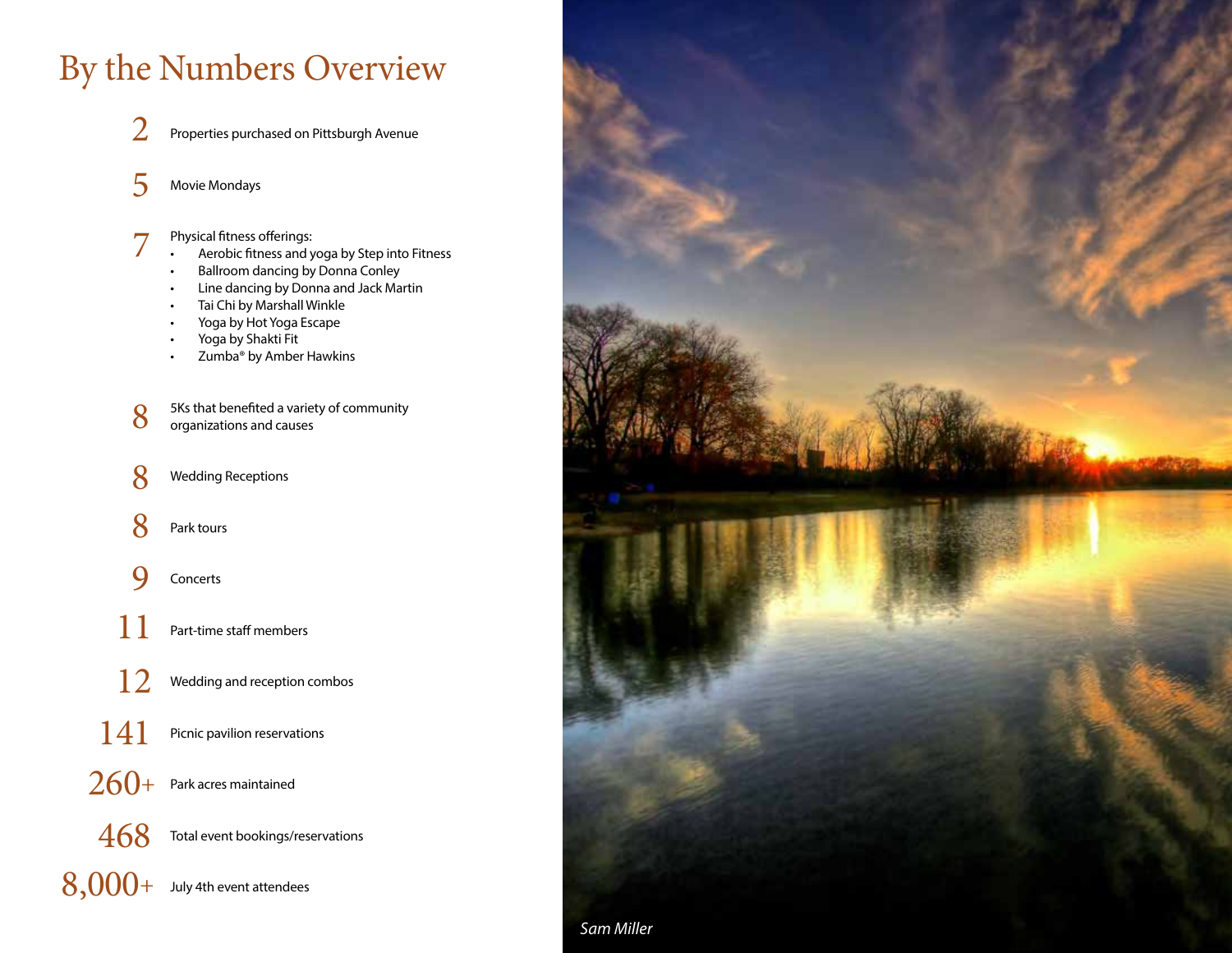

# Community Impact

*From the Scottish Gaelic, a "cairn" is a human-made pile or stack of stones. Cairns have been and are used for a broad variety of purposes, from prehistoric times to the present. In modern times, cairns are often erected as landmarks or as memorials or to mark trails. Mount Vernon resident and artist* **Laura Tappen** *built hundreds of these mini-cairns (seen left) throughout 2018 and we wanted to capture and share her artistry here.* 

My family and I love the park. We have been visiting to walk 3-5 times a week for the last 4 months. My husband and have lost 76 pounds between us, enjoying the beautiful scenery. Thank you so much for the beautiful, peaceful grounds and the great events too! **- Angie Chapman**

------------------------------------

Beautiful park! There are areas where you can fish, you can climb the tower, there's buildings you can rent, and many places that are photography worthy! I love this park.

**- Jessi Tucker**

Super cool park. I recommend to anyone to go there. We were there on the 4th of July and even though it's an hour drive, we will be going back next year. **- Jason Teehan**

The planners did a fantastic job of conceptualizing what this former industrial park could be for the community. The combination of trails, landscaped greenspace, ponds, event center, sculptures, picnic areas, and a viewing platform halfway up an old smokestack are just some of the features that make this park such a worthwhile addition for regional residents. **- Stew Peckham**

Off the beaten path while on a recent road trip and it was worth the little detour. Beautiful park with numerous photo opps. Lots of room for kids to run and for the adults to stretch your legs.

**- Reviewer from Dunkirk, Indiana**

Ariel-Foundation Park has so much to offer. Our family hiked to the top of the tower to see the views and enjoy the spiral staircase. The ponds, geese, ducks, and other birds are quite relaxing.

**- Reviewer from Arcadia, Florida**

Just happened past this park on the way home. Turned around to see what was in store. Amazing. A beautiful park , lots to see, trails, lakes and beauty. Everyone should stop by here at least once. I will be going back this summer to see all the activity and the park actually in warmer weather. Go check it out and I'm sure you will be pleased with how the community took an old factory and turned into something everyone can be proud of. **- Reviewer from Chillicothe, Ohio**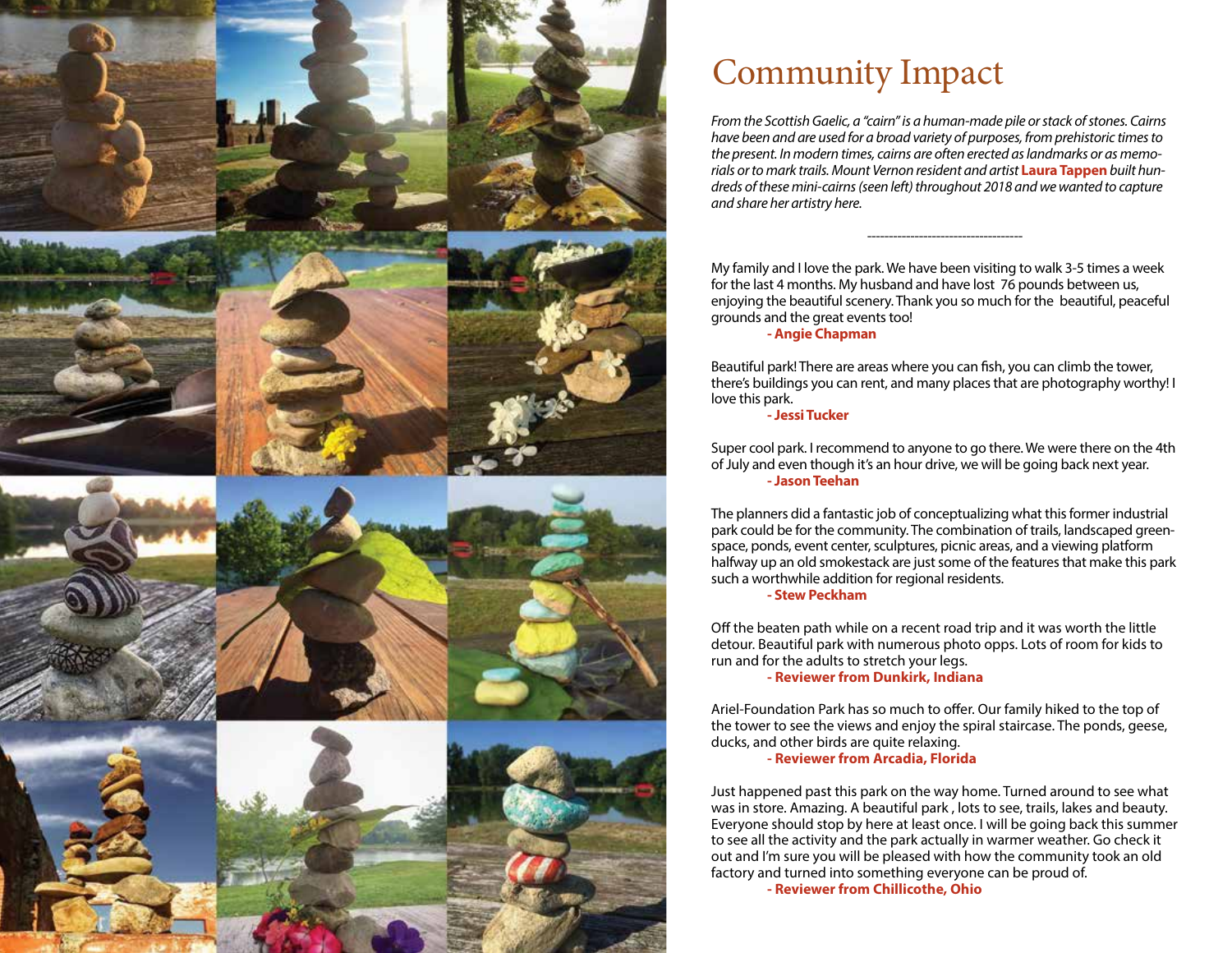# Events/Programming

#### **Concert Series**

With the tremendous support of local and regional business and organizations, the park was proud to present its fourth year of free concert programming. The nine events showcased local favorites, regional headliners, and a group supported by the Ohio Arts Council. The park's goal is to bring a variety of quality, live entertainment to our community; create memorable family experiences; and encourage people to explore their park.

#### **Fitness Activities**

Hundreds of community members engage in the park's free fitness programs each year. Our 2018 offerings included Tai Chi, yoga, Zumba, cardio/step, ballroom dancing, and line dancing. We are grateful to our partners and sponsors who offer this programming.

#### **Movie Mondays**

This year the park was pleased to present five movies instead of three, featuring films for kids and families as well as for "date night" or more mature audiences.

#### **Rastin Challenge**

This year brought more than 80 first responders to the park to compete and celebrate camaraderie through the Rastin Challenge. We were excited to award our first scholarships for higher education to local first responders Sgt. Dan Selby with the Knox Co. Sheriff's Office and Lt. Todd Davis with the Mount Vernon Fire Department. Also brand new this year was the K-9 Competition which was of great interest to people of all ages.

#### **- New in 2018 -**

#### **First Day Hike**

More than 40 people enjoyed our first First Day Hike, held nationally on Jan. 1. Despite 5-degree temperatures, everyone enjoyed getting outside and learning more about their park on a 1-hour walk.

#### **Kids to Parks Day**

A national initiative to get more children active at their local and state parks, Kids to Parks day featured a scavenger hunt culminating in a climb to the top of Rastin Tower.

#### **Youth Art Workshop**

Local artist/ college student Megan Bell led a youth art workshop for elementary age students. We plan to increase our offerings and participation for 2019.

#### **Hocus Pocus Trick-or-Treat Trail**

This event saw an estimated 2,000 park guests, enjoying trick-or-treating with more than 40 local businesses and organizations.

#### **Candles & Carols**

Held in mid-December, this event brought the community together for a seasonal music celebration and walk through more than 600 luminaries.

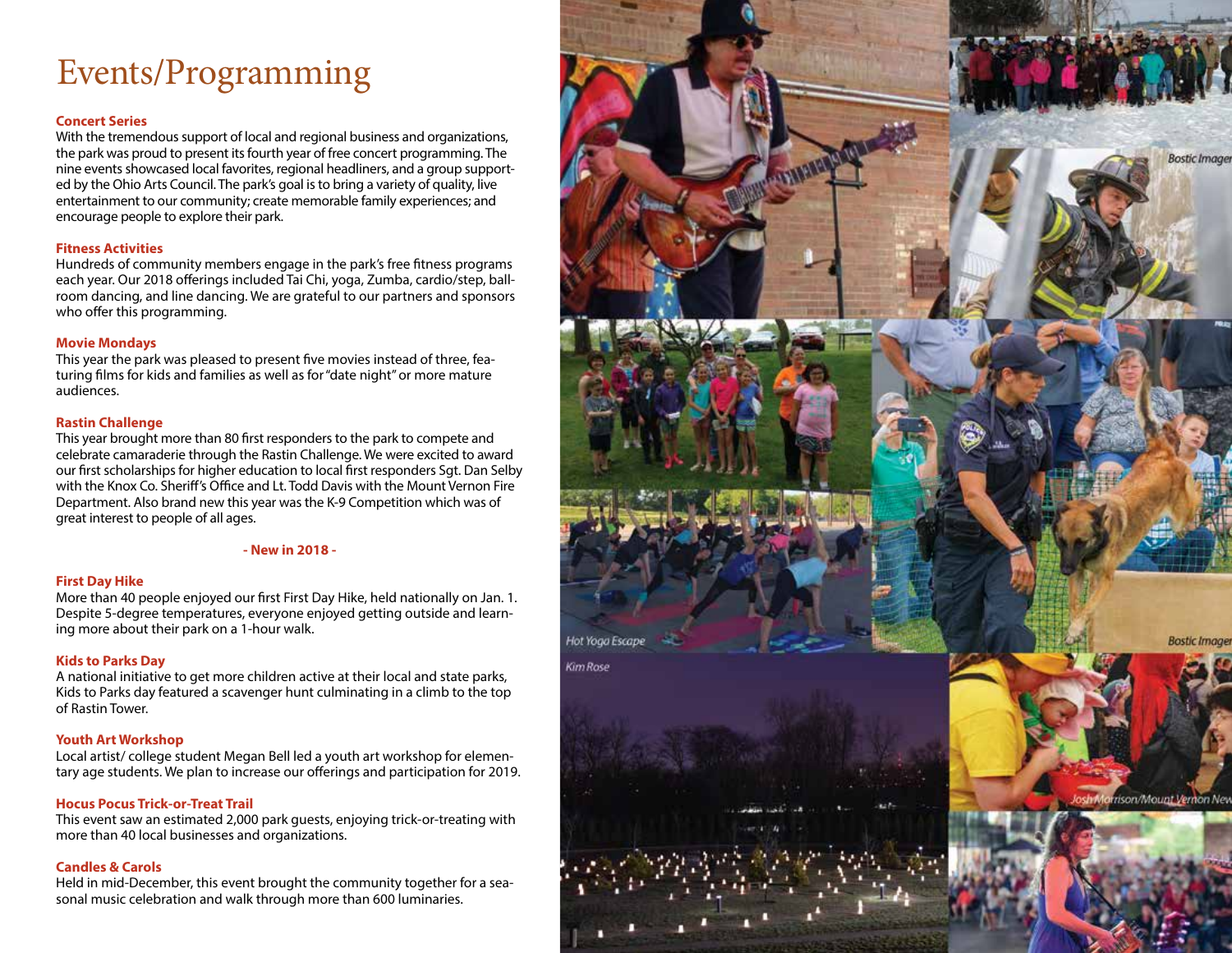

# Capital Improvements & Facilities

In support of the mission of the Foundation Park Conservancy, we continue to improve and enhance the facilities at the park. Many of our activities are elective, but sometimes the maintenance or upgrades become necessary. Due to vandalism at the park, it became necessary to repair window glass at the Community Foundation Pavilion. This was an unexpected expense.

We have also continued to focus on enhancing safety and security with added cameras and extended wifi signals throughout the park.

#### **Completed This Year**

- Viaduct lighting project
- Community Foundation Pavilion window repairs and insulation
- Installation of 10 sunset swings
- Installation of two memorial benches
- Additional lighting for Schnormeier Event Center stage
- Window glazing at the B&O Depot
- Planting of more than 100 trees in West Foundation Park

#### **Total Investment: In excess of \$250,000**

#### **In Process**

Several projects are in various stages of development at the park:

- Schnormeier Event Center garage doors project
- West Foundation Park wildflower/pollinator gardens
- Property acquisition
- Building of service garage
- Purchase of rental items for weddings and special events
- Repairing the dike breach on the west lake/Kokosing River

Mark Fritz, Operations Director, is also serving as a loaned executive to the accessible playground project at Memorial Park, which will be completed in the spring of 2019.

The park's desire is to continually improve the beauty, environment, and structures on its 265-acre property. This includes care of the grass, lakes, trees, buildings, sidewalks, parking lots, restrooms, picnic areas, and more. We appreciate our partnership with the City of Mount Vernon which makes this possible.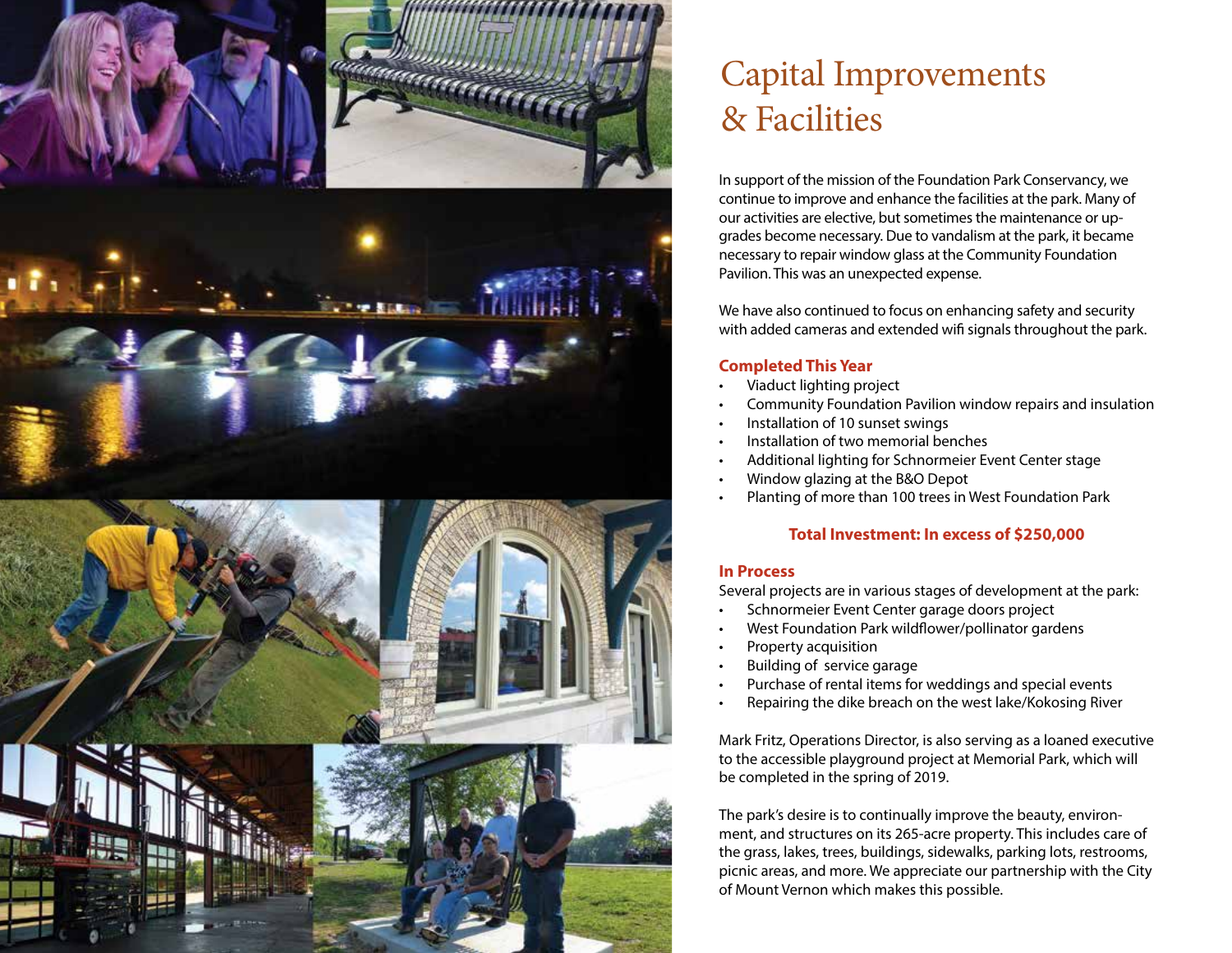## Volunteers

Ariel-Foundation Park is fortunate to have an active body of volunteers who welcome people to the Urton Clock House, assist with concerts at the Schnormeier Event Center, perform grounds maintenance, and assist with special community events like the Trick-or-Treat Trail, Candles & Carols and the winter hikes.

There were many groups who staffed volunteers in 2018 including:

- Apple Valley Singers
- Budget Blinds
- Daughters of the American Revolution
- First Congregational United Church of Christ
- Gay Street United Methodist Church
- Heritage Singers
- Knox County Kayakers
- Knox County Landmarks Foundation
- Mount Vernon Association of Police Chaplains
- Mount Vernon City Council
- Mount Vernon Fire Department
- Mount Vernon High School Key Club
- Mount Vernon Mah Jong Group
- Mount Vernon Municipal Court
- Mount Vernon Players
- Mount Vernon Police Department
- Mount Zion Lodge #9
- Psi Iota Xi
- Signs on the Square
- SubAlpine Hiking Club
- Town and Country Garden Club

#### **Volunteers of the Year**

**Barry Bowden** and **Doug McLarnan** were recognized as our Volunteers of the Year at a September concert for their outstanding efforts during the 4th of July, the winter hikes, and Candles & Carols events.

#### **Volunteers Needed for 2019**

In 2019, we will continue to welcome individual and service organizations to "Adopt a Weekend" at the Clock House Museum from May through September, so we can keep the doors open for local and outof-town visitors. Also, please consider signing up on the Park website to assist with events/activities all year long or contact Volunteer Coordinator Susan Kahrl at *stkahrl@yahoo.com*.

Barry Bowden (L), Volunteer of the Year, with Susan Kahrl, Volunteer Coordinator (not pictured: Doug McLaman).

The National Tour des Trees dedicates a tree at the park

Knox County Career Center's Construction class built a protective fence for the Johnny Appleseed tree.

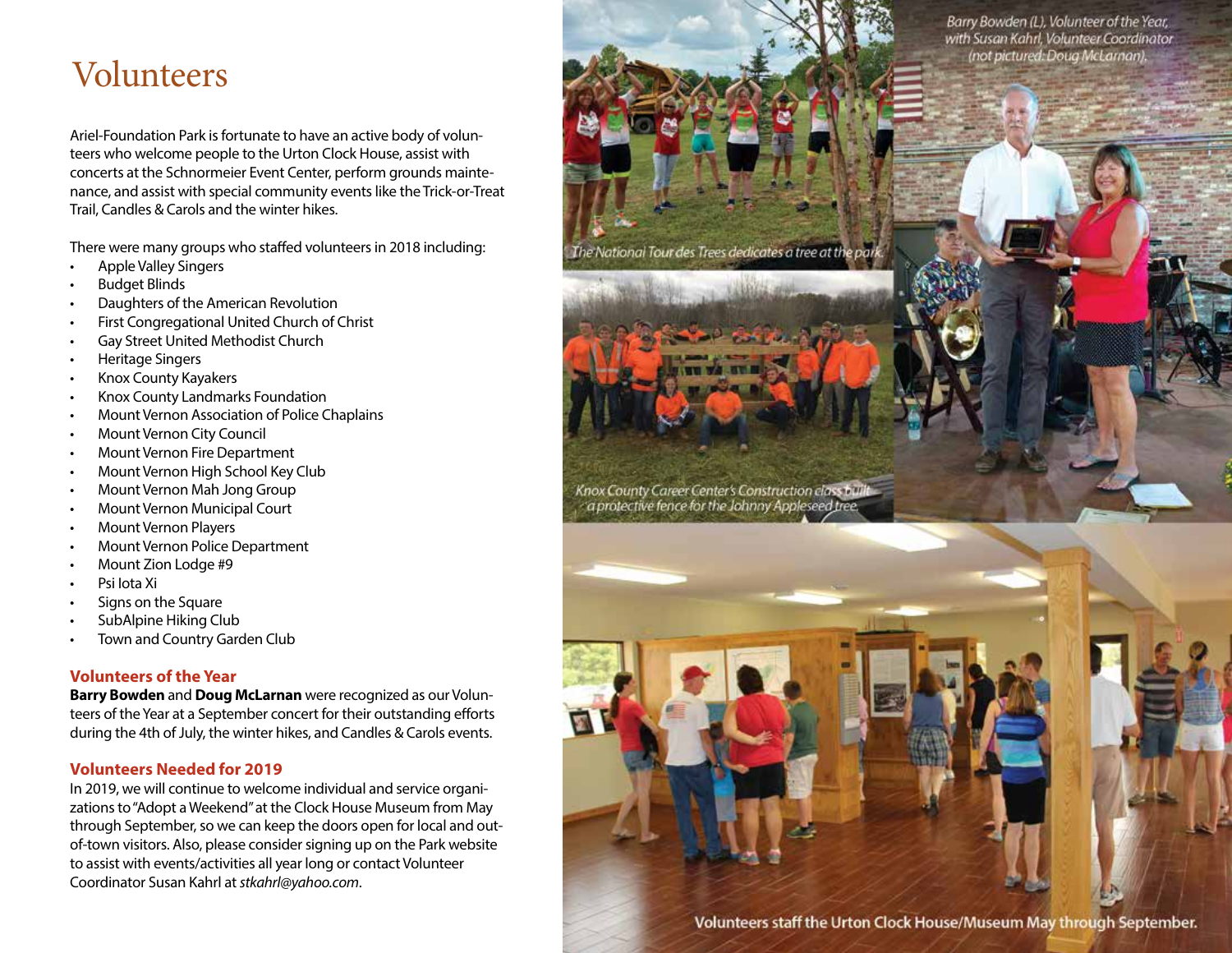## 2018 Expenses - \$895,695



## 2018 Income - \$872,201



# Financial Report

The Foundation Park Conservancy strives to be a careful steward of all financial gifts to the park. Donations and sponsorships provide the free Summer Concert Series that is enjoyed by many from Knox County and beyond. "Friends of the Park" support the annual maintenance and operating expenses of the park. Program sponsors allow the Conservancy to offer various programs such as Tai Chi and yoga. Several businesses provide "inkind" gifts such as equipment rental and grass fertilization. The Conservancy has also been awarded grants from local and state funders, and various philanthropic foundations.

One could say, "It takes a village to create and maintain a park like this." Numerous individuals, businesses and organizations support the park in a variety of ways. Several entities work together to maintain, manage and improve the park: Foundation Park Conservancy, the City of Mount Vernon, Knox County Parks, Ohio Department of Natural Resources, the Tree Commission, the Kokosing Gap Trail and the Heart of Ohio Trail, to name a few.

Countless people can take pride in having a role--whether large or small--in the creation and growth of Ariel-Foundation Park. Anyone who contributes time, talent or treasure to the park can take joy in knowing your participation is the "foundation" for the ongoing success of the park. Because of you, Ariel-Foundation Park is becoming a premiere park which is enjoyed not only by local citizens of all ages and backgrounds but is also attracting visitors from central Ohio and beyond. Thank you!

### Grants

Ariel Corporation Donation of service truck Ariel Foundation Purchase of Pittsburgh Avenue lots Schnormeier Event Center garage doors project Energy Cooperative Operation Roundup Intelligent stage lights and cable ramps Knox County Foundation Summer Concert Series sponsor Knox County Foundation - Youth Philanthropy Initiative Movie Monday sponsor Ohio Arts Council Summer Concert Series sponsor Ohio Artists on Tour Tom Rastin Downtown walking bridge lighting project Viaduct lighting project United Way of Knox County - Women United Toward purchase/installation of water bottle fountain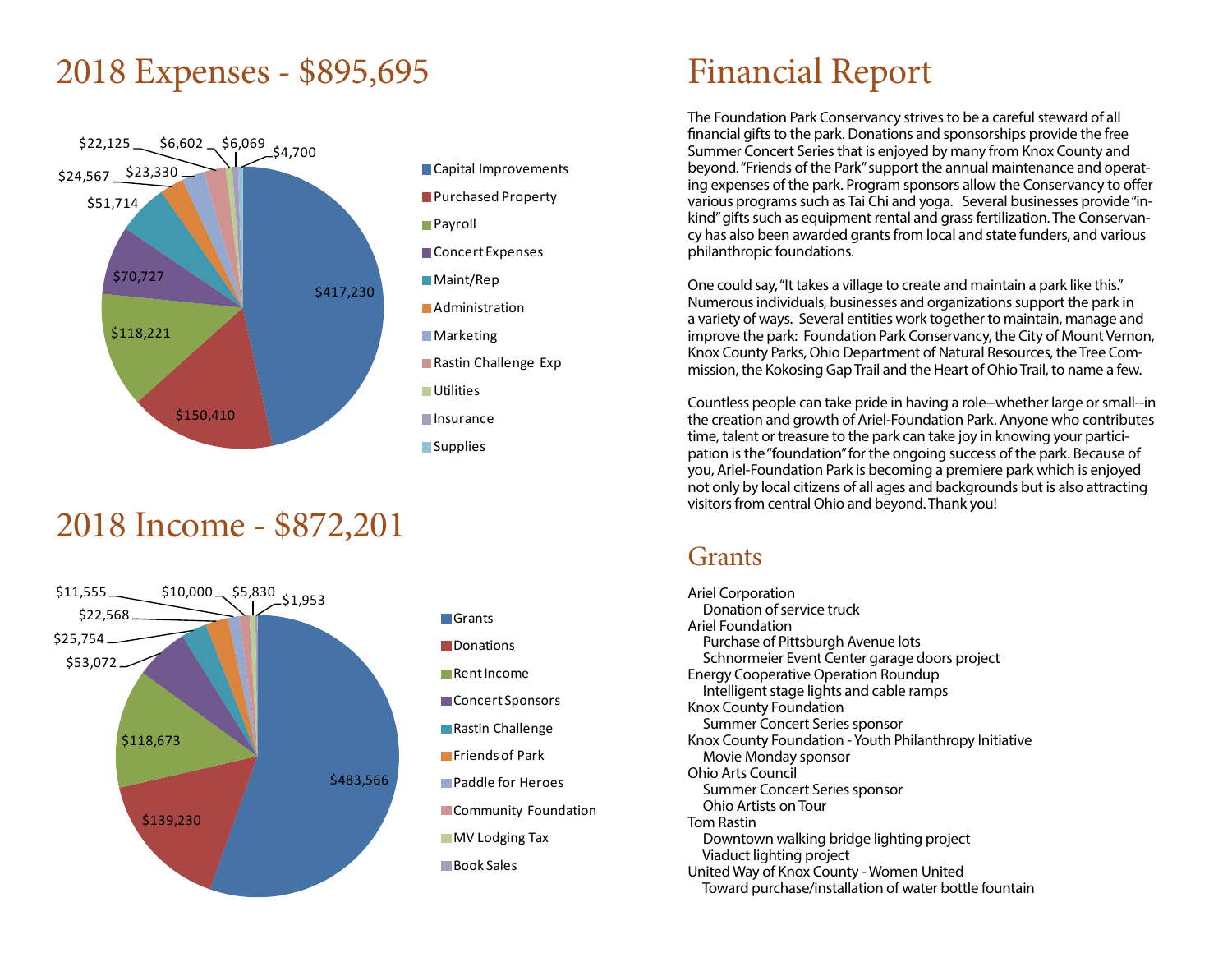### Friends of the Park

#### **Tower Friends (\$1,000+)**

James and Maureen Buchwald Diamond Hill Capital Investments Ellis Brothers, Inc. Arline Landers Foundation David and Anne McElroy Mark and Denise Ramser Tom Rastin Strang Glass United Aggregates, Inc. Gordy and Fran Yance

#### **Terrace Friends (\$500-\$999)**

Marc and Jennifer Odenweller Kim and Pam Rose

#### **Tree Friends (\$250-499)**

Keith and Katie Burley Travis Lauritsen Mount Vernon Kiwanis Club Mount Vernon Rotary Club Amy D. Murnen, M.D. Richard and Susan Murray Michael Percy and Nicole Pagano Percy Joe and Kay Randall Kurt and Sandra Schisler Steve and Janet Thompson Perry and Louise Trinkner

#### **Trail Friends (\$100-249)**

Bob and Kathy Atwell Sam and Paula Barone Philip Bentz Barry Bowden Leroy and Juanita Bumpus Ed and Jan Cosby Ron and Candy Fox Jim and Kim Giles Burt and Lois Hanson Paul Hothem Tim and Susan Kahrl Jerry and Barbara Lindstrom Richard and Peggy Mavis Roger McCoy Elisabeth Meier Sam Miller Joe and Krys Mortellaro Joe and Sally Nelson Peoples Bank of Gambier Larry and Sarah Goslee Reed Robert and Patricia Ronk Jim and Ana Ronk Keith and Vicki Sant Carol Shurlow Paul and Linda Spurgeon Susan Sukys Ian and Charlotte Watson

#### **Additional Friends**

Anonymous Rodney Beckett

### Summer Concert Series Sponsors

#### **Platinum - \$5,000**

Ariel Corporation Knox County Foundation First-Knox National Bank Friends of Ann Schnormeier Knox Community Hospital Mount Vernon News National Endowment for the Arts Ohio Arts Council WQIO/WMVO

#### **Gold - \$2,500**

Advantage Ag & Equipment Energy Cooperative Operation Roundup Conway's Eastside Pharmacy Ohio Rental Gordy and Fran Yance

#### **Silver - \$1,000**

Allan Bazzoli, M.D. Critchfield, Critchfield & Johnston Delta Dental of Ohio, Inc. Domino's Donley Ford-Lincoln Griffin Insurance Brian Howe DDS Family Dentistry Kenyon College KnoxPages.com LeFurjah Family Fund Mortellaro McDonald's Mount Vernon Grand Hotel R&M's Southside Diner Velvet Ice Cream White Castle

#### **Bronze Sponsors - \$500**

Brenneman Lumber Derr Designs Gary and Carolyn Gray

### Movie Monday Sponsors

Domino's R&M Southside Diner Velvet Ice Cream Youth Philanthropy Initiative

### Kids to Parks Sponsors

Paragraphs Bookstore Wendy's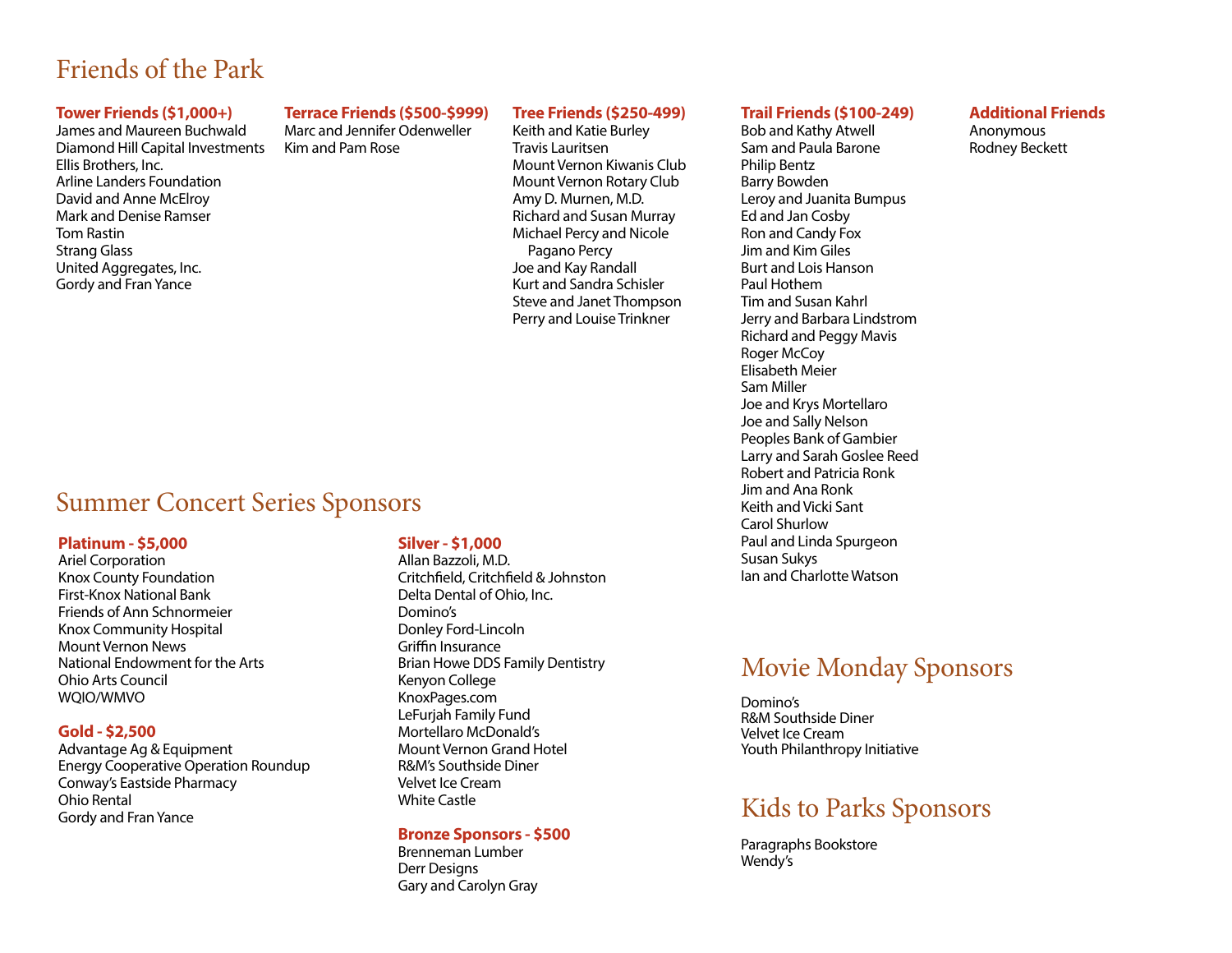### Rastin Challenge Sponsors

#### **\$1,000+**

Tom Rastin Custom Cutters Donley Ford-Lincoln

#### **\$500**

Central Ohio Technical College CES Credit Union Custom Wired Solutions FIrst-Knox National Bank Galls Gault Cleaners Griffin Insurance Heartland Promotional Products Knox County Safety Council IMS Mount Vernon Nazarene University StormDog Tactical TownCenter Market YMCA of Mount Vernon

#### **\$250**

All America Fire Equipment, Inc. Amtec Less-Lethal Systems Blubaugh Body & Frame Bostic Imagery Jeff and Norma Boucher Buckeye Auto Care Crossfit 1808 Fire Safety Services Get Hosed Apparel Katie J Photography Knox Community Hospital Knox County Health Department MedFlight Monster Energy Mount Vernon Association of Police Chaplains Music-2-Go Snyder Funeral Homes Tim Hortons Tri-State Armor Sales Vasu Communications Ver-Mac Industries We Lov Pets

## Summer Fitness Sponsors

Kahrl & Co. Insurance Knox County Health Department Ohio Eastern Star Home Public Library of Mount Vernon and Knox County

## Trick-or-Treat Trail Sponsor

Edward Jones - Sara Mankins, Financial Advisor

## Candles & Carols Sponsors

Kim and Pam Rose Apple Valley Singers Baker's IGA Heritage Singers Knox County Kayakers Psi Iota Xi Stonehaven Tree Farm Tim Hortons Williams Flowers

## Paddle for Heroes/Accessible Kayak Launch Project

#### **\$1,000+**

Ariel Corporation Custom Cutters The Hive Adult Day Care QFM 96 Red, White & Q Fund UPS Freight

#### **\$500-999**

James and Maureen Buchwald Conway's Eastside Pharmacy CES Credit Union/Knox County Litter Prevention Chemtech Systems Holmes Tire Stein Brewing Terry and Lori Totman Totman Family

#### **\$200-499**

William Besalski Joseph Butts Trucking Delicious CES Credit Union Cindy Higgs Troy Jones Knox Coin Exchange Ian Lehner Realty Solutions Paul McNeal Pond Tire Susan Ramser ServePro of Delaware Chris Schiefer Insurance Holly Trask Trucking Delicious

#### **\$100-199**

A+ Autobrokers Mellisa Bowshier Coffee Island Express David Cordray CSW Fence DePolo & Associates Christopher and Margaret **Devillers** First-Knox National Bank Kathrine Haire Harden Bookkeeping LLC Herald's Appliances & **Electronics** Jacobs Motorsports Knox Community Hospital Mid Ohio Auto Brokers, LLC Kevin and Betty Mishey

Mister Electric Muskingum Valley Boating Association Stephen Nauaman Ohio Eastern Star Home Adam Porter Samuel and Amy Spizer Teamsters Local Union No. 413 VFW Post 427 Clint Workman

#### **Additional Sponsors**

Joyce Bell Tracy Burnett Mike and Carole Conway Kristen Davidson William Dessert Robert Fossitt

Carin Frederickson Giles Law Group Aaron Grover Jason Grover Michelle Harden Karla Jones Kristie and Pat Kraisen-Thomas Cora Mickley Mount Vernon Middle School Sunshine Squad Scott and Susan Milgin Adam Nalewyko Hank Poppen Laura Stevenson Lynn Wile Ginny Yost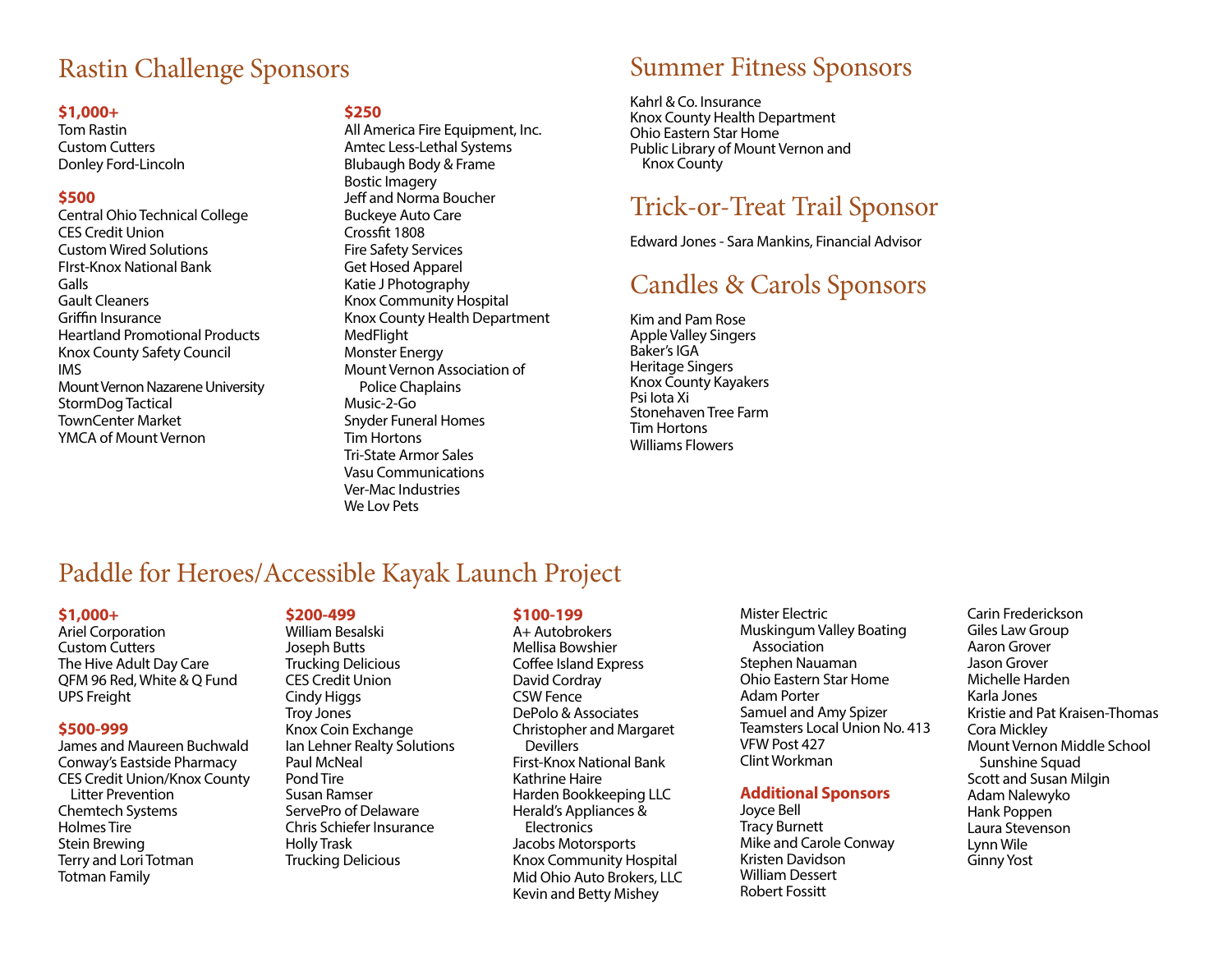## Tower/Bridge/Viaduct Lighting Partners

*Once again, the Foundation Park Conservancy is grateful for Tom Rastin''s generosity and ongoing support. Mr. Rastin funded the new Viaduct lighting that complements the Rastin Tower and downtown footbridge lighting he also funded. He has literally "brightened" the connection between Ariel-Foundation Park and downtown Mount Vernon. Thank you for the beautiful lights, Mr. Rastin! The following individuals or organizations sponsored a special lighting of the tower:*

Brenda Barkschat Stephanie Burson Terianna DiFrancesco Stephen Fleming Kaylea Grillo Sammie Hall Jolene Hawkins Hospice of Knox County Brian Huprich Lorinda Jones Betty Kasson Knox County Department of Child and Family Services

Knox County Board of Developmental Disabilities Mount Vernon Nazarene University Cody Muncie New Directions Maureen Richert Riverside Recovery Services Siemens Relay For Life Team Justin Williams Margie Williams

## Memorial Benches

Edith Jean and Merlin Leon Hubbel Nathan R. Robinson

## Sunset Swings

Knox County Foundation, two swings Foundation Park Conservancy Board Members Ann Schnomeier Memorial Steve & Jacquie Upham Memorial

*Four sunset swings are available for memorial tribute. Please contact Melanie Bolender or check the park website for more information.*

## PPG Timecards

Chester William Brown Duane Kenneth Brown Howard Jesse Stull

*PPG tribute timecards can be purchased anytime on the park website.*